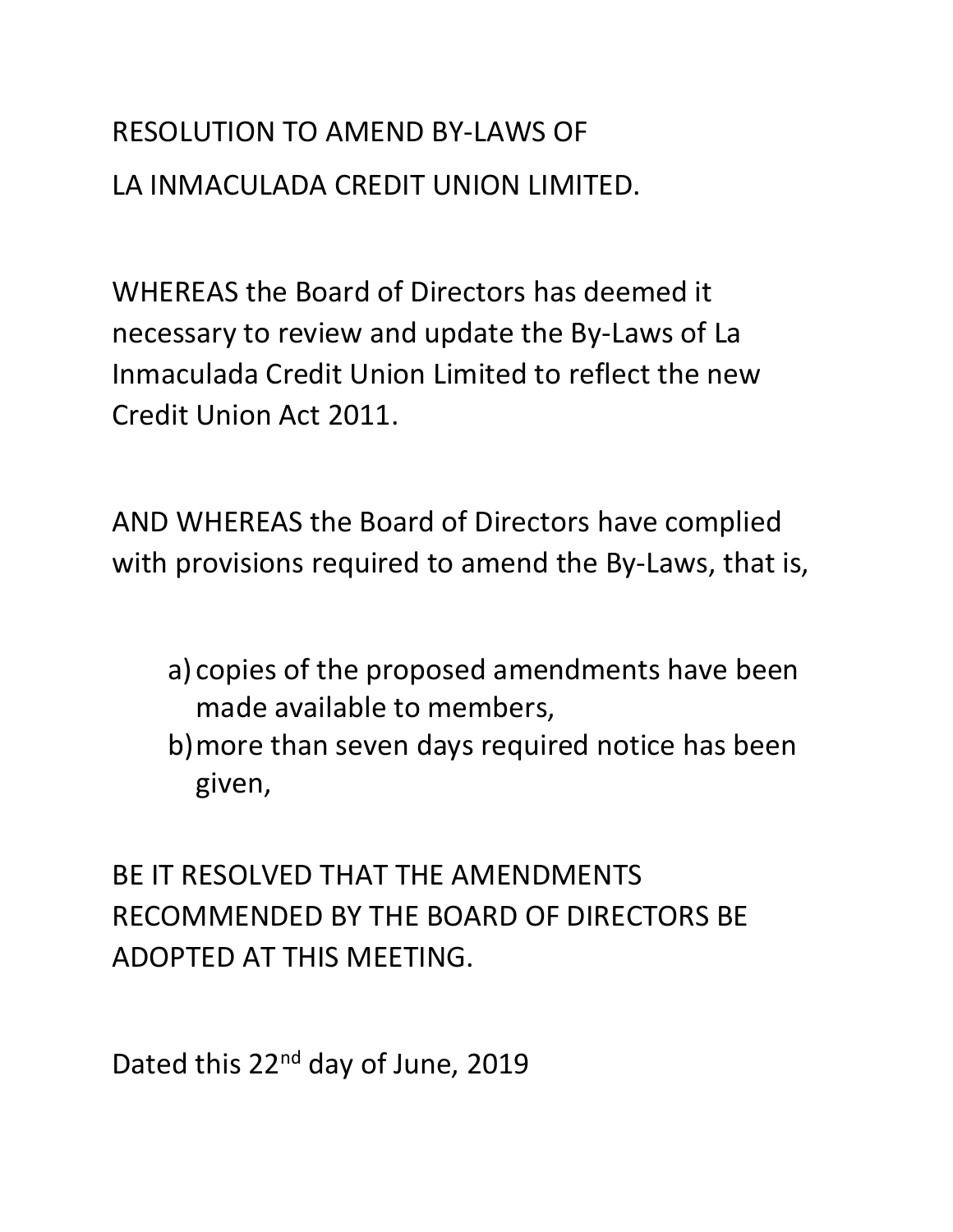## **2019 RECOMMENDED AMENDMENTS TO LICU BY-LAWS**

## **Kindly take note that text in green are inclusions and text in red are deletions.**

## **By-laws: Interpretation:**

• "Member" shall mean a person or business other than a cooperative, especially if the business has some common bond with the other members of the credit union and is not an undischarged bankrupt.

#### **Proposed amendment June 2019 and as per CBB letter dated May 8, 2008**

• "Registrar" shall mean the Registrar of Credit Unions as specified in section 5 of the Act.

**Proposed amendment June 2019 and as per CBB letter dated May 13, 2008.**

• "Board of Directors" shall mean the governing body of the credit union to whom the management of its affairs is entrusted and which shall be constituted in accordance with the provisions of the By-laws **7** *(change from 27)* herein.

**Proposed amendment June 2019 and as per CBB letter dated May 13, 2008. Section to be deleted.**

#### **By-Law Article I – Name and Objects**

Throughout the document *SOCIETY* IS NOW changed to "CREDIT UNION"

**Proposed amendment for June 2019. Section to be deleted.**

## **By-Law Article II – Membership and Sphere of Operations**

*(A member may be expelled by a two-third vote of the Board of Directors at a meeting duly called to consider the matter. An appeal from the action of the Board of Directors may be taken to the next general meeting by the member provided that the written notice of intention to appeal shall be given to the secretary within fifteen days from the date of receipt of notice if expulsion. At such meeting a two-thirds majority of the members present may confirm or rescind the action of the Board of Directors.)*

2. The Board of Directors may order the termination of membership of a member by at least a two-thirds majority of the directors present at a meeting called for the purpose, the execution of such order shall be in accordance with the rules.

- Members who fail to pay amount due under a loan.
- Members who fail to provide collected funds to cover account withdrawals or personal drafts or checks.
- Members who fail to provide collected funds to cover Credit Union drafts/checks purchased by the member.
- Members who fail to pay fees or charges due to the Credit Union for any reason.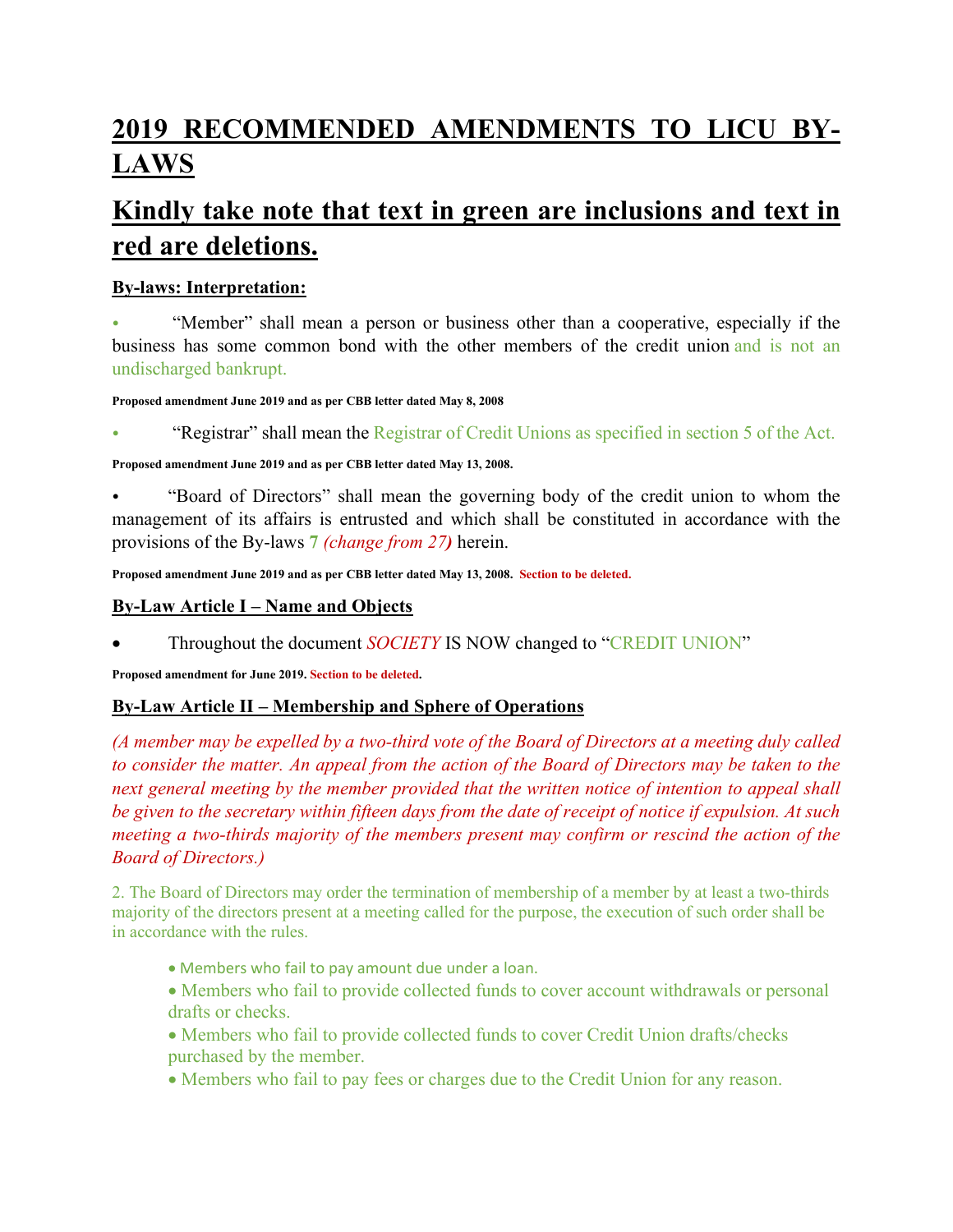Members who engage in check kiting, attempted or actual deposits of counterfeit checks or other non-negotiable items, external transfers between checking and/or savings accounts which result in overdrafts, attempted or actual theft of credit union or other member's funds or activities in which member illegally or fraudulently attempts to obtain funds not due the member.

 Members who are verbally and/or physically abusive or harassing to a credit union employee and/or volunteer.

• Member neglects to pay his/her debts, or otherwise causes financial loss to the credit union

 Members threatening staff who deny loan applications or other services, members who engage in inappropriate conduct or language directed at staff based on sex, race, national origin, marital status, sexual orientation, physical or mental impairment, age, or membership in the uniformed services, or similar activity whereby staff are subjected to verbal or physical abuse Members who fail to protect blank personal checks and fail to secure and maintain accounts, cards, i.e. ATM, Debit, Credit, Personal Identification Numbers (PINs), passwords, pass codes and

Members who have misrepresented information.

Members who engage in fraudulent or criminal activity against the credit union.

#### **Proposed amendment June 2019. Section to be deleted.**

records.

#### **By-Law Article II – Membership and Sphere of Operations - continued:**

3. A person removed from membership as per above may be readmitted to membership only by a two-thirds majority vote of members present and voting at a general meeting.

5. The credit union shall keep a "register" *(not registrar)* to be called the "Register of Members' wherein shall be entered:

 d) The beneficiary/ies *(change from nominees)* appointed e) Valid Social Security or Passport

6. Joint accounts may be held by any two or more adult members. Joint account may be considered under joint tenants or tenants in common

 A joint account under joint tenant includes rights of survivorship. This means that when (1) owner dies, all sums in the account will pass to the surviving owner(s). A surviving owner's interest is subject to the Credit Union's statutory lien for the deceased owner's obligation, and to any security interest or pledged granted by a deceased owner, even if the surviving owner did not consent to it.

Joint accounts under "tenants-in-common" is where the account is owned in divisible shares. So each of the co-owners has a quantifiable share. They may own the asset equally, as in 50%/50%, or in any other proportion. When one co-owner dies his share passes to his estate and not to the other co-owner (like in the case of the joint tenant).

**Proposed amendment June 2019. Section to be deleted.**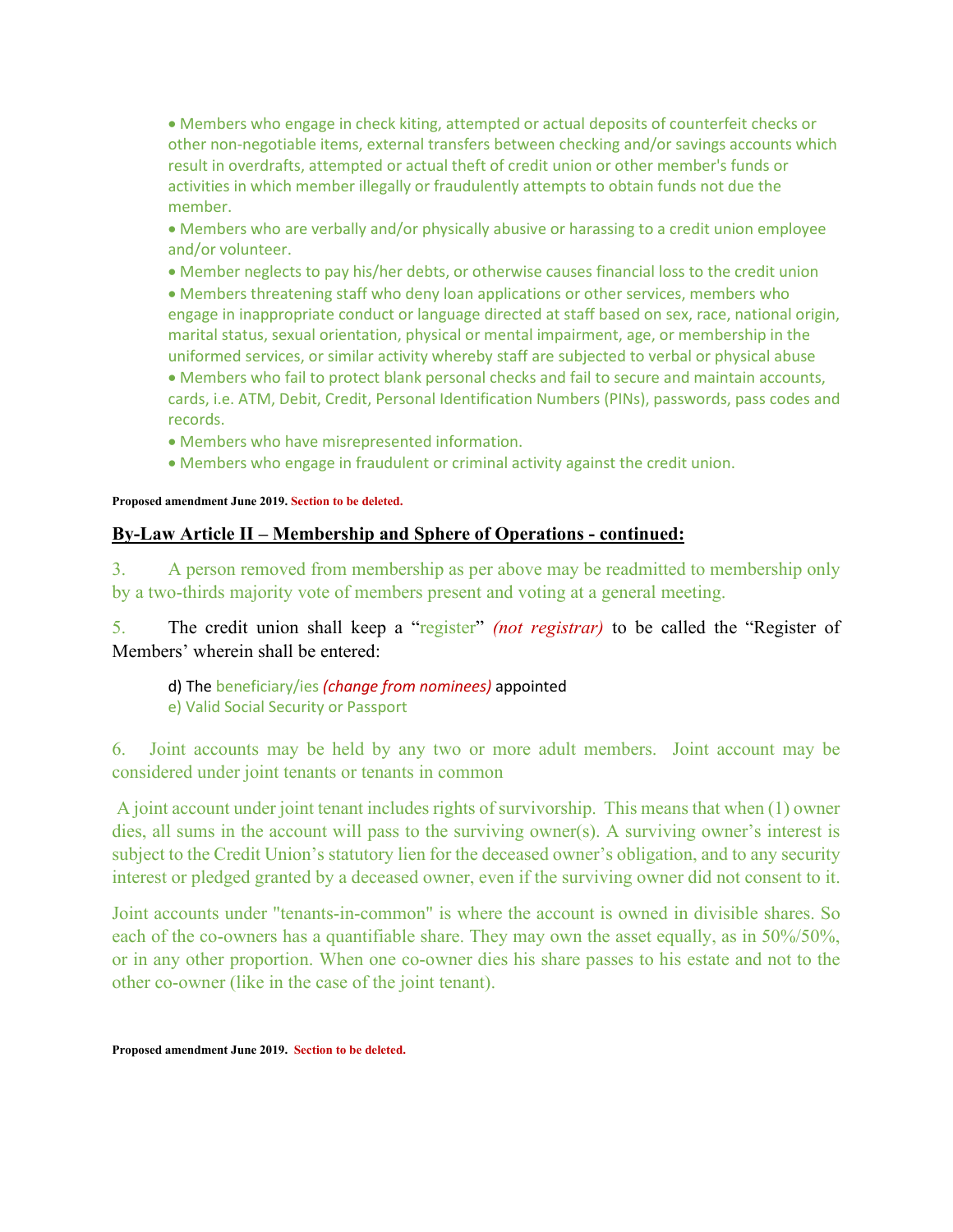#### **By- law Article III: Minors**

1. Shares may be issued in the name of a minor, or in trust thereof. When shares are so issued in trust, the trustee may *(must)* be a member of this credit union in his own right, and the name of the beneficiary must be stated. Minors may be allowed to enter and pay in on shares or deposits, in their own name.

3. When the minor reaches the age of 18, the individual automatically assumes full rights and accesses to the account.

**Proposed amendment June 2019. Section to be deleted.**

## **By- law Article VI: Loans**

 6. *(A loan application by a minor may be made in his own name with the approval of his/her parents or guardians.)*

6. A loan application using a minor's account as a comaker, due to it being within shares, requires the approval of the trustee/custodian of the account up until the minor becomes eighteen years old.

#### **Proposed amendment June 2019. Section to be deleted.**

#### **By- law Article VII: Board of Directors**

- 2. Any vacancy of the board of directors shall be filled within 30 days (*change from 14 days)*
- 3. If a member of the board fails to unjustifiably attend three regular consecutive monthly meetings, his office may be declared vacant and the vacancy may be filled as herein provided.
- 5. The order of business at monthly meetings may *(change from shall)* be as follows or as otherwise deemed necessary:
- 6. Meetings of the Board shall be summoned in writing and the office shall give reminders on the required date. *(at the previous Board Meeting to be recorded in the minutes)*

7. At the first meeting of the Board of Directors, which shall be held within ten (10) days of their election, the board shall elect from their own number, a president, a vice-president, a secretary, and treasurer. The office of the secretary and treasurer may be combined in one person.

 **Proposed amendment June 2019 and as per CBB letter dated May 13, 2008; Section to be deleted.**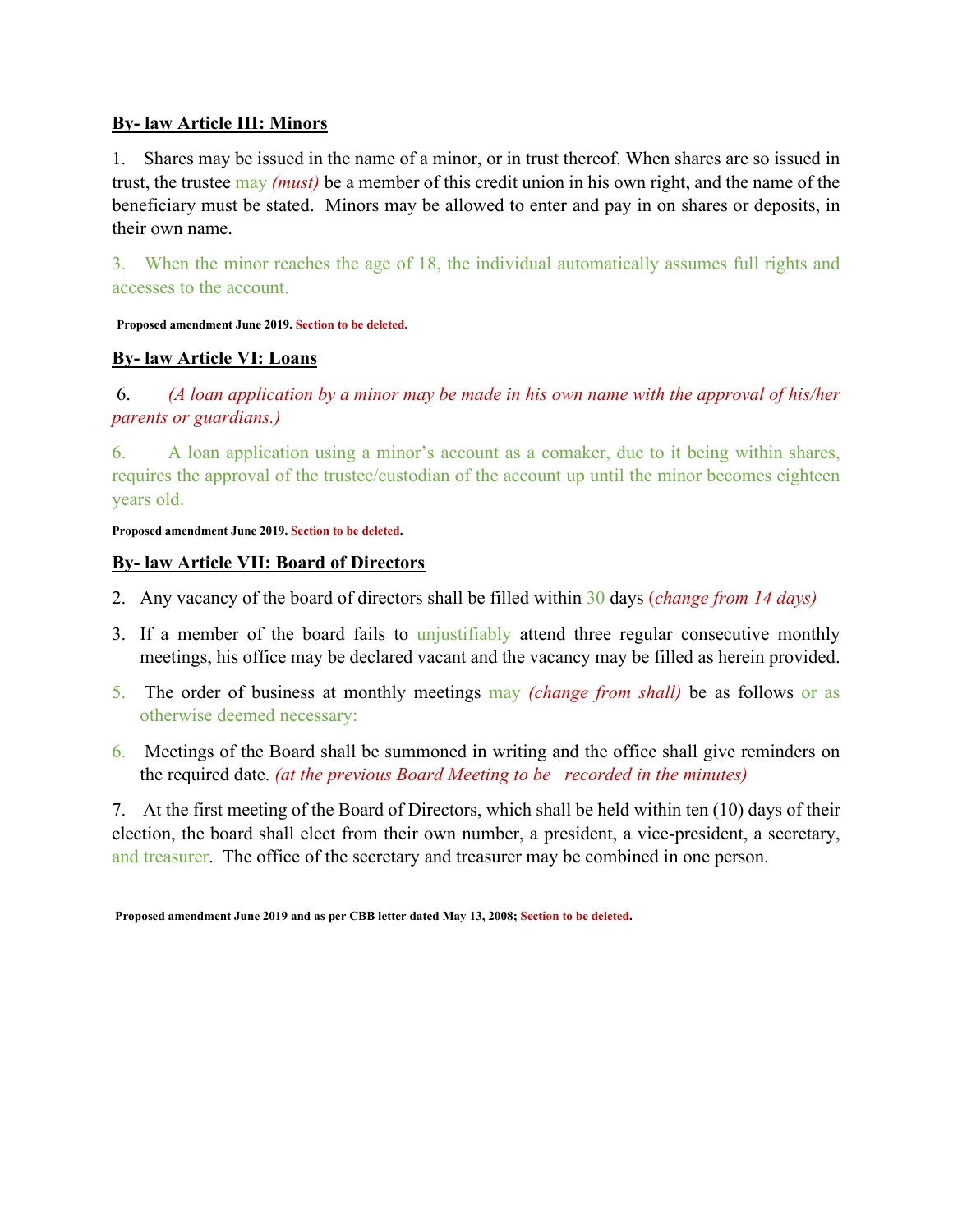10. *f) To determine interest rates on loans and deposits;*

i) To determine *from time to time the interest rates on loans and* the maximum amount that may; be loaned with or without security, to any member within the prescribed law.

*m) To authorize the Manager of the Credit Union to borrow money from any source, in a total sum which shall not exceed fifty percent of its assets.*

P**roposed amendment June 2019 and as per CBB letter dated May 13, 2008. Section to be deleted.** 

## **By-Law Article VIII – Credit Committee:**

3. If a member of the Credit Committee fails to attend three regular consecutive meetings, his office may be declared vacant and an appointment to fill the post may be made by the Board of Directors *or Credit Committee* from the general membership until the next annual general meeting.

#### P**roposed amendment June 2019 and as per CBB letter dated on May 13, 2008. Section to be deleted.**

5. The Credit Committee elected by the shareholders at each annual meeting chooses from their number a chair *(Change from Chairman)* and a secretary. The secretary shall maintain full correct record of all action taken by the said committee.

**Proposed amendments June 2019. Section to be deleted.**

 9. Except for loans approved by a loan officer, no loan application considered by the Credit Committee shall be regarded as approved unless it receives the approval of a every member of the Credit Committee*. present at the meeting at which such application is considered.*

#### **Proposed amendments June 2019. Section to be deleted.**

12. he authorized staff *(change from Manager)* shall inquire carefully into the character and financial position of each applicant for a loan and security if any, to ascertain the ability of the borrower to repay fully and promptly the obligations incurred in making a loan, and to determine whether the loan sought is for provident and productive purposes and will be probable benefit to the borrower. *The manager shall endeavor to assist applicants in their financial problems.*

#### **Proposed amendment June 2019. Section to be deleted.**

13. The authorized staff *(change from Manager),* subject to the limits imposed by these bylaws and the instructions of the Board of Directors, shall determine the security if any, which shall be required for each loan and the terms on which it shall be repaid.

P**roposed amendment June 2019. Section to be deleted.**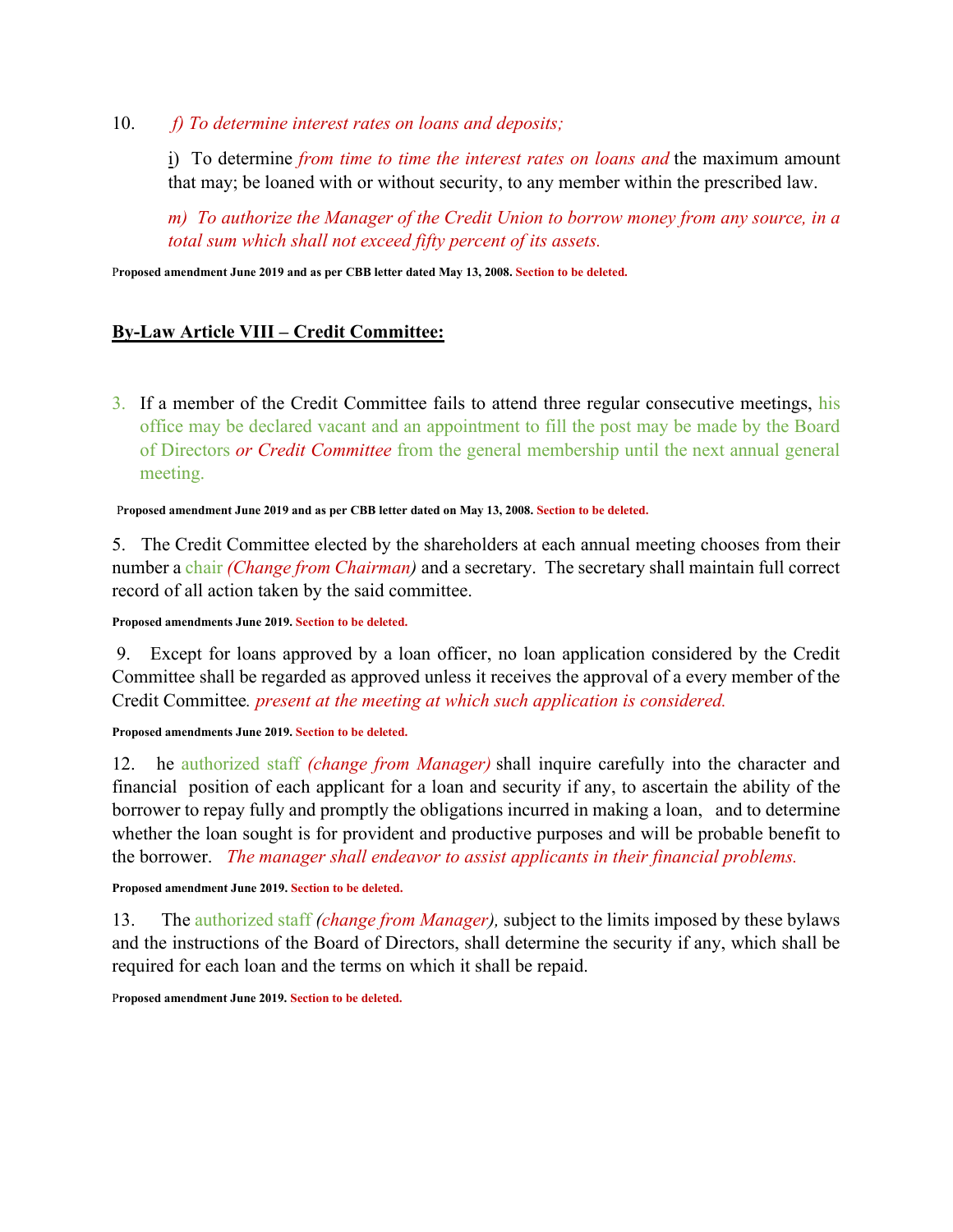## **By-Law Article IX – Supervisory Committee:**

1. The Supervisory Committee shall be elected at the annual general meeting of the credit union *(society)* and shall consist of not less than three (3) members, all of whom shall be members of the credit union *(society).* Each member shall hold office until his successor is elected and shall be eligible for re-election. If a member of the Supervisory Committee fails to attend three regular unjustified consecutive meetings, his office may be declared vacant and the vacancy may be filled herein as stated by the following sentence. The committee may fill vacancies in its own membership until the next annual general meeting, when successors shall be chosen.

2. The Supervisory Committee shall choose from among their number a chair *(change from Chairman*) and a secretary.

4. The Supervisory Committee shall cause the passbooks of the members and all accounts to be verified with the records of the credit union *(treasurer)* from time to time, not less frequently than once every year.

5. *By a unanimous vote of the Supervisory Committee may suspend until the next meeting of members, any director, officer or member of the Credit Committee. In the event of such suspension, the Supervisory Committee shall call a special meeting of the members to act on the said suspension within fourteen (14) days thereof. The notice of such meeting shall state the purpose for which it is held.* 

5. A person who is a member of the Board or Credit Committee or who is an employee of the credit union or was such an employee within the preceding three years shall not become a member of the Supervisory Committee.

*8. The Supervisory Committee shall by a majority vote of its members, call a special general meeting of the members to consider any violation of these bylaws or any practice of the society, which in the opinion of the committee is unsafe and unauthorized.* 

8. The Supervisory Committee shall meet once a month and minutes and reports of these meetings should be submitted to the joint Board of Directors, Credit Committee and Supervisory Committee meetings held every quarter.

- 9. In the process of their examination, the committee shall examine all applications for loans made during the period under examination and satisfy themselves that for *each* loans made, an application is on file and that each application states the purpose for which the loan is made, the description of the security, if any offered, and that it bears the approval of the Credit Committee.
- 11. Two members shall constitute a quorum.

**Proposed amendment June 2019 and as per CBB letter dated May 8, 2008. Section to be deleted.**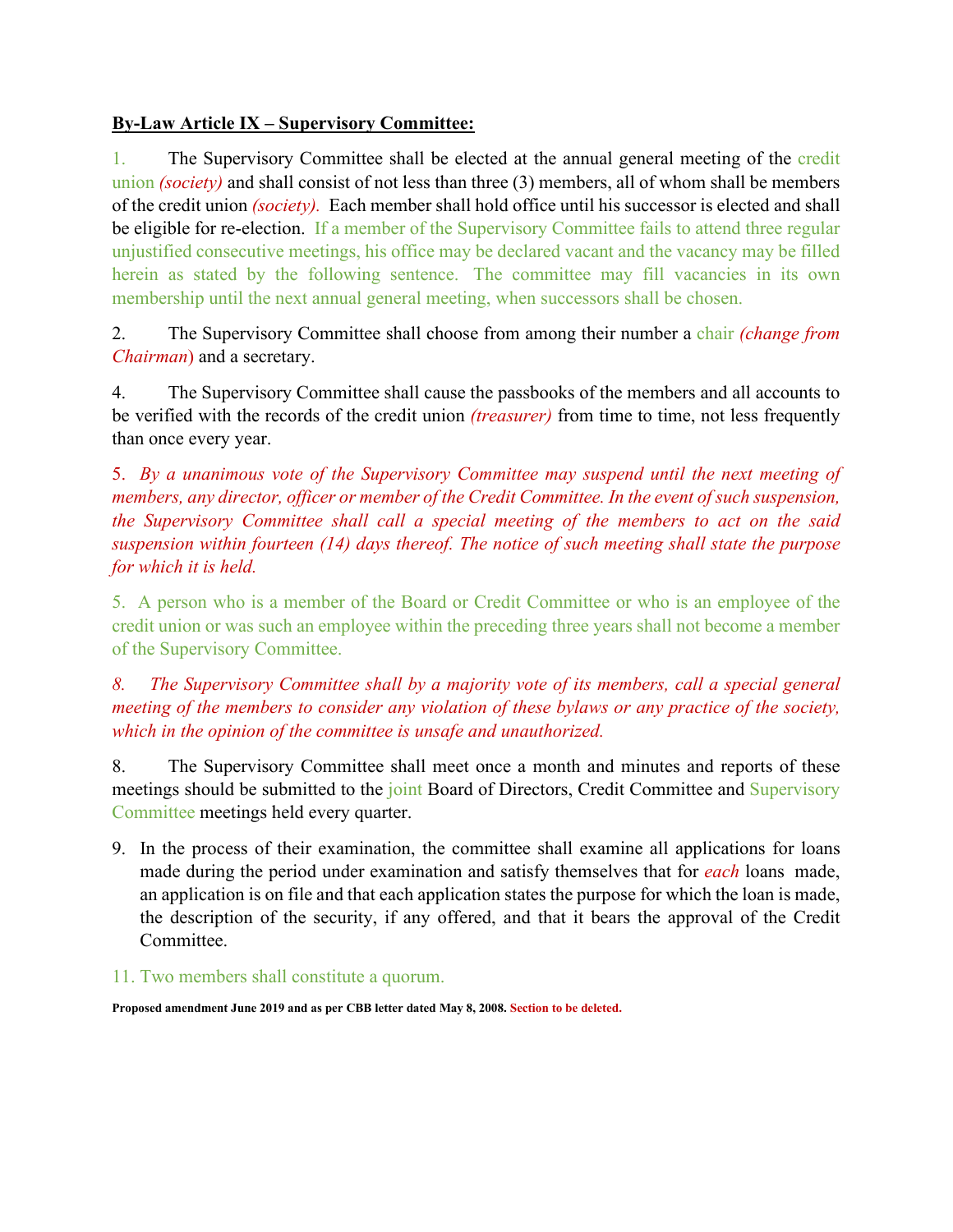## **By-Law Article X – Board Officers and Duties**

#### **ARTICLE X**

#### Board of Directors and Duties

1. The directors of the credit union *(society)* shall be a president, a vice-president, a secretary and a treasurer, all of whom shall be elected by the Board of Directors in accordance with Article 7, Bylaw 7 at the first meeting which shall be held within ten (10) days of their election, and the said officers shall hold office until their successors are elected. Election to the respective posts of president, vice president, secretary and treasurer may be held at the prerogative of the Board of Directors.

 2. **President** : The duties of the president shall be to preside at meetings of the members and of the Board of Directors, to countersign all cheques, notes, drafts and other orders for the disbursements of funds of the credit union *(society),* and shall perform such other duties as customarily appertain to the office of the president or as he/she may be directed to perform by resolution of the board of directors, not inconsistent with the law and these bylaws, and in addition such duties as the Act and Regulations may require to be performed by the chair *(change from Chairman)* of the committee of management.

**Proposed amendment – June 2019. Section to be deleted.**

3. **Vice-President**: The duties of the vice-president are to perform the duties of the president in case of absence or disability of that director. *(change from officer)* 

#### **Proposed amendment June 2019. Section to be deleted.**

8. A quarterly joint Board of Directors, Credit and Supervisory Committees meeting shall be held at which meeting the committees' monthly report shall be studied.

**Proposed amendment June 2019 and as per CBB letter dated May 13, 2008** 

## **By-Law Article XI – Meeting of Members:**

- 5. At any meeting a resolution put to the vote shall be decided by a show of hands unless voting by ballots is demanded by at least fifty (50) *(change from three)* of the members present before declaration of the result by the show of hands, and in such case, voting by ballot shall be taken
- 6. (b) to approve budget
- 7. (7) budget

**Proposed amendment – June 2019. Section to be deleted.**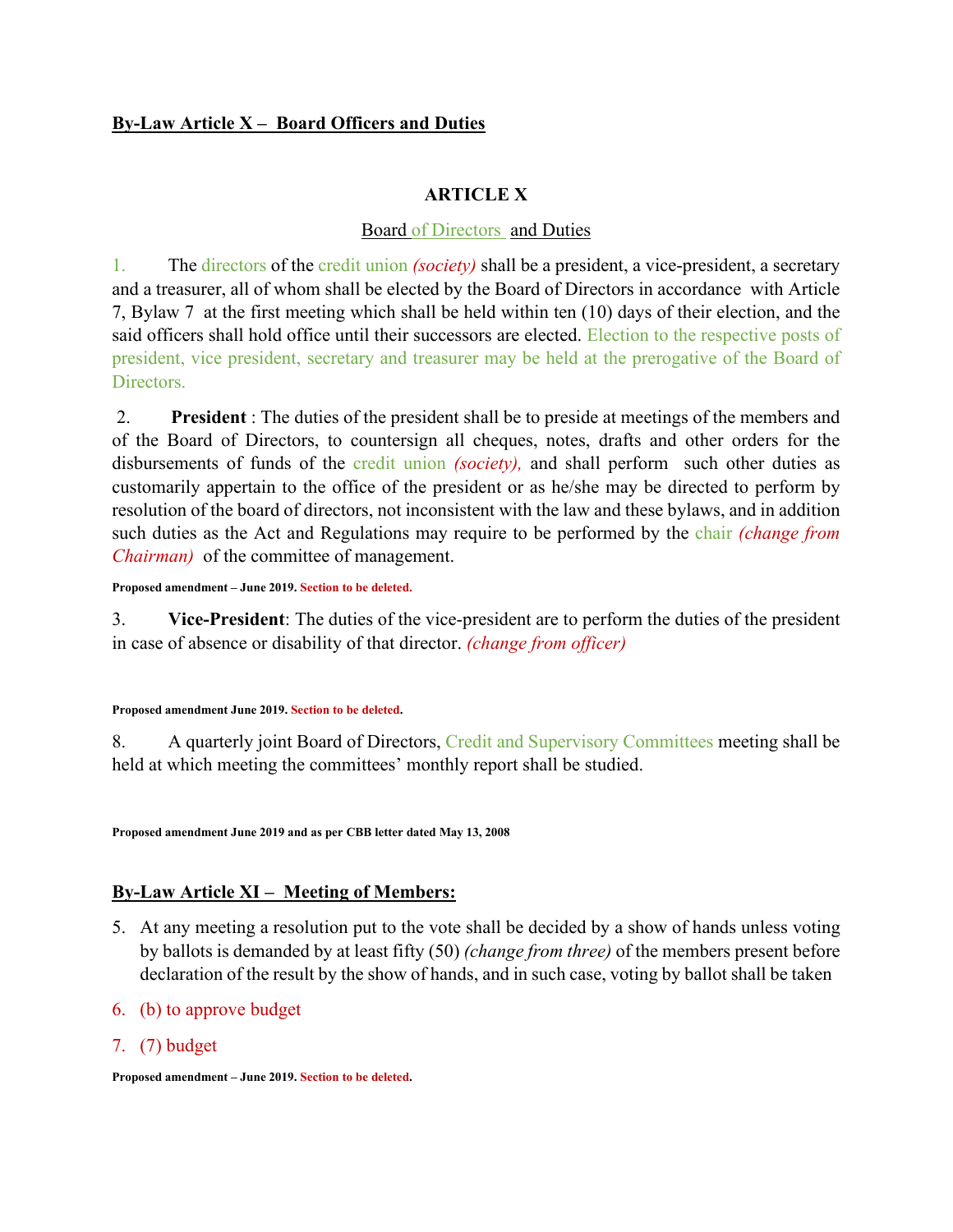9. Special general meeting may be called by the Board of Directors upon their own initiatives, and shall be called by them at the request of the Registrar. The purpose of the general meeting shall be set forth in the notice and only such business as is described in the notice may be dealt with at such meetings.

#### **Proposed amendment and as per CBB letter dated May 13, 2008. Section to be deleted**

10. If the Board of Directors fail to convene a meeting within fourteen days from the receipt of a demand as aforesaid, *(the Supervisory Committee or the members applying for such a meeting)*  the Registrar will have the right to convene the meeting by notice which must contain the object proposed meeting and a statement to the effect that the meeting is convened on the failure of the Board of Directors to convene the meeting demanded.

#### **Proposed amendments and as per CBB letter dated May 13, 2008. Section to be deleted.**

12. No political, sectarian, *or* racial or discriminatory discussion shall be raised or resolution proposed, either at any committee, board, or general meeting of the credit union.

#### **Proposed amendment June 2019. Section to be deleted.**

14. At annual or special meetings, 5% *(change from 10%)* of the total membership shall constitute a quorum, or 500 *(change from 1,000)* whichever is less.

**Proposed amendment June 2019. Section to be deleted.**

## **By-Law Article XII – Elections:**

5. Nominations and elections shall be in the following order:

- (a) Nomination of Board of Directors
- (b) Election of Board of Directors

 6. Elected board of directors and committee members shall serve a term of three (3) years after which they shall be eligible for re-election and may hold office for three (3) consecutive terms of three (3) years each. *before retiring for a minimum of one (1) year, after which they may be reelected for another term.*

**Proposed amendment June 2019 and as per CBB letter May 8, 2008. Section to be deleted.** 

## **By-Law Article XIII – Termination of Office:**

1. (a) Resigns by giving notice in writing to the Board, or in the case of other committees, to the chair *(change from Chairman)* of the respective committee.

(h) fails to attend three  $(3)$  unjustified consecutive meetings of the Board, the Supervisory Committee or Credit Committee without due excuse and without giving satisfactory explanation to the Board or the relevant committee within seven (7) days of his absence from the third meeting.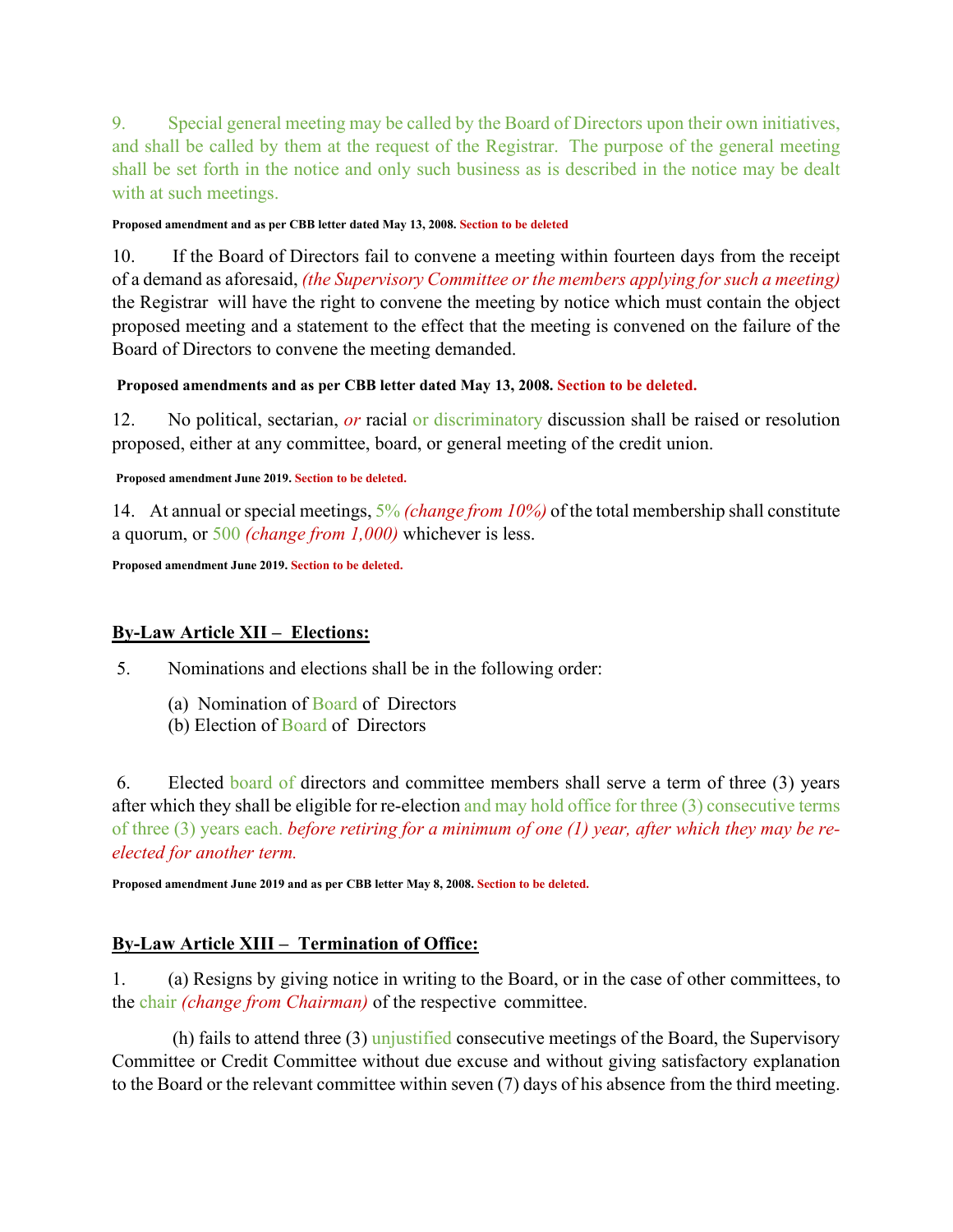2. Directors or committee members who offer themselves as candidates for or who are elected or appointed to political office, must first resign from office or may be removed from *(shall relinquish)* their position on the Board or relevant committee.

**Proposed amendment June 2019. Section to be deleted.** 

## **By-Law Article XIV – Reserves & Liquidity:**

*2. The reserve fund shall be indivisible property of the society, and may be applied with the sanction of the Registrar to meet bad debts or losses sustained through extraordinary circumstances over which the society has no control.* 

**Proposed amendment June 2019 and as per CBB letter dated May 13, 2008. Section to be deleted.** 

## **By-Law Article XV – Dividends:**

1. At the annual general meeting only, on recommendation of the Board of Directors, a dividend may be declared from the current year's net surplus remaining after setting aside the 10% to the reserve fund, if required, and loans loss reserve respectively. Any such dividend shall be paid only on shares fully paid up before March 1, and outstanding on March 31, of the preceding year. *In the case of any share which becomes fully paid up during such year and prior to October 1, thereof, the holder shall be entitled to receive a proportional part of the said dividend calculated from the first day of the month following such payment in full.* Shares withdrawn during the year shall receive no dividend.

**Proposed amendments June 2019 and per CBB letter dated May 13, 2008. Section to be deleted.**

2. (*Every)* Members who, at the time of the declaration of a dividend, is delinquent, PAR 30 for 6 months , under the Loan Policy shall be deemed to have waived their right to receive or participate in such dividends.

**Proposed amendment June 2019. Section to be deleted.**

#### **By-Law Article XVI – Banking Accounts:**

 The Board of Directors shall select Credit Unions and financial institutions in accordance with Section 46 (1) of the Act in which the bank accounts of the Credit Union shall be kept. All cheques shall be signed and endorsed on behalf of the Credit Union as the Board determines.

**Proposed amendments and s per CBB letter dated May 13, 2008** 

## **By-Law Article XVII – Power to Borrow:**

1. Subject to the provisions of the law and regulations the credit union upon a vote of at least three-fourths of the Board of Directors may borrow from any source on such security and terms of